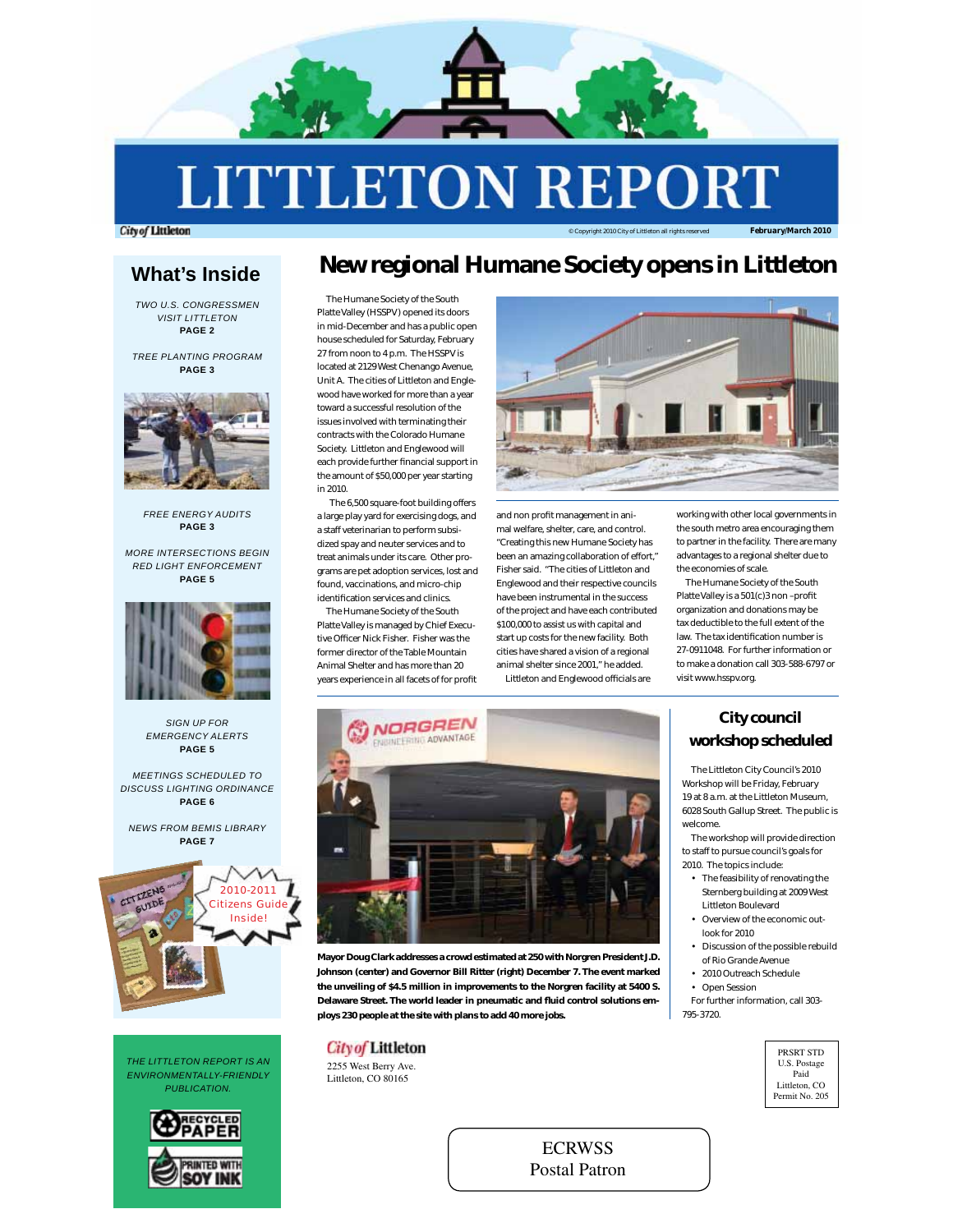

**The January 10 grand opening of Big Papa's BBQ at 5151 South Federal Boulevard drew an impressive crowd. Left to right are: Littleton City Council Members Peggy Cole and Jim Taylor, United States Congressman Mike Coffman, Big Papa's co-owner Frank Alfonso, United States Congressman Ed Perlmutter, Littleton City Council Member Bruce Stahlman, and Big Papa's co-owner Bill Cossoff.** 



# Jobs. Roads. Hospitals. Schools. Help Littleton get what it needs for the next 10 years.

# Forms will be delivered starting in March. www.2010census.gov

Watch for your 2010 census survey form which will be arriving at your home in mid-March. There are only ten questions and it should take less than ten minutes to complete. The forms can be mailed back or dropped off at Bemis Library, 6014 S. Datura St. The U.S. Census Bureau will have trained employees and volunteers at Bemis Library to assist citizens with completing the form. A schedule of census office hours will be posted at the library and at www.littletongov.org. For more information call the library after March 15 at 303-795-3961.

 It is very important that every person be counted in this census. The statistics collected will determine redistricting for representation in the state legislature and in the U.S. Congress and be the basis for state and federal funding for roads, schools, hospitals, job training programs, public transportation and much more. Any personal information gathered is confidential and will not be shared with any other agency.

# **The South Suburban Park Foundation Builds Trails!**

The South Suburban Park Foundation (SSPF) wants to give you a complimentary pocket size color map of south metro area trails. Visit www.sspf.org. Grab your friends and family and explore the great outdoors!

For more than 30 years, the SSPF has led the way to completing:

- The Mary Carter Greenway/South Platte River Trail, major north/south spine;
- The Discovery Pavilion at Chatfield which celebrates the joining of three of the region's major trail systems: the South Platte River Trail, the Waterton Canyon/Colorado Trail, and the Highline Canal Trail;
- The 200-foot clear span pedestrian Platte River bridge providing the vital link over the river and connecting to Big Dry Creek;
- 10,000 Trees Project engaging more than 3,000 volunteers throughout the river corridors;
- And most recently, the Big Dry Creek Trail which provides the final link to a 14-mile trail loop.

The SSPF's most recent project includes supporting the efforts of the future Caley Trail. Visit the website for project progress and updates!

The SSPF is committed to leaving a legacy of greenways, trails and open space. There are opportunities for individuals and groups to contribute funds, in-kind support and volunteer efforts toward a shared community objective. Call 303-753-0905 to schedule a group presentation, including the DVD narrated by John Fielder, coordinate a volunteer event, or for additional opportunities.

# **LHA begins stimulus projects**

In February, 2009, the Littleton Housing Authority received \$274,518 in federal stimulus funds for its public housing capital fund program. The funds have been earmarked for the following projects:

- Installation of new energy-efficient windows and related renovations on the ground floor of Bradley House (a 72-unit senior apartment building).
- Installation of new Energy-Star rated refrigerators in a portion of the housing authority's public housing family units.
- Water-saving sprinkler systems and xeriscaping on several public housing family sites.

To date, over \$100,000 of these funds have been obligated for these projects, and all funds are expected to be expended by the summer of 2010.

# **LHA offering free energy audits**

The Littleton Housing Authority Rehab Program has partnered with Lightly Treading, a contractor with Xcel Energy, to perform energy audits in the homes of income eligible Littleton homeowners. For a short time, these audits will be performed at no cost to the homeowner on a first-come, first-served basis. An energy report will be provided with information on what weatherization or energy issues should be addressed within the home. The Rehab Program has funding available to correct these issues as well as other rehabilitation projects.

For more information about the Rehab Program and eligibility requirements, contact Kimberly Kingston, rehab coordinator, at 303-991-5301.

# **City offices closed February 15**

The Littleton Center, Bemis Public Library, and the Littleton Museum will close Monday, February 15 in recognition of Presidents' Day.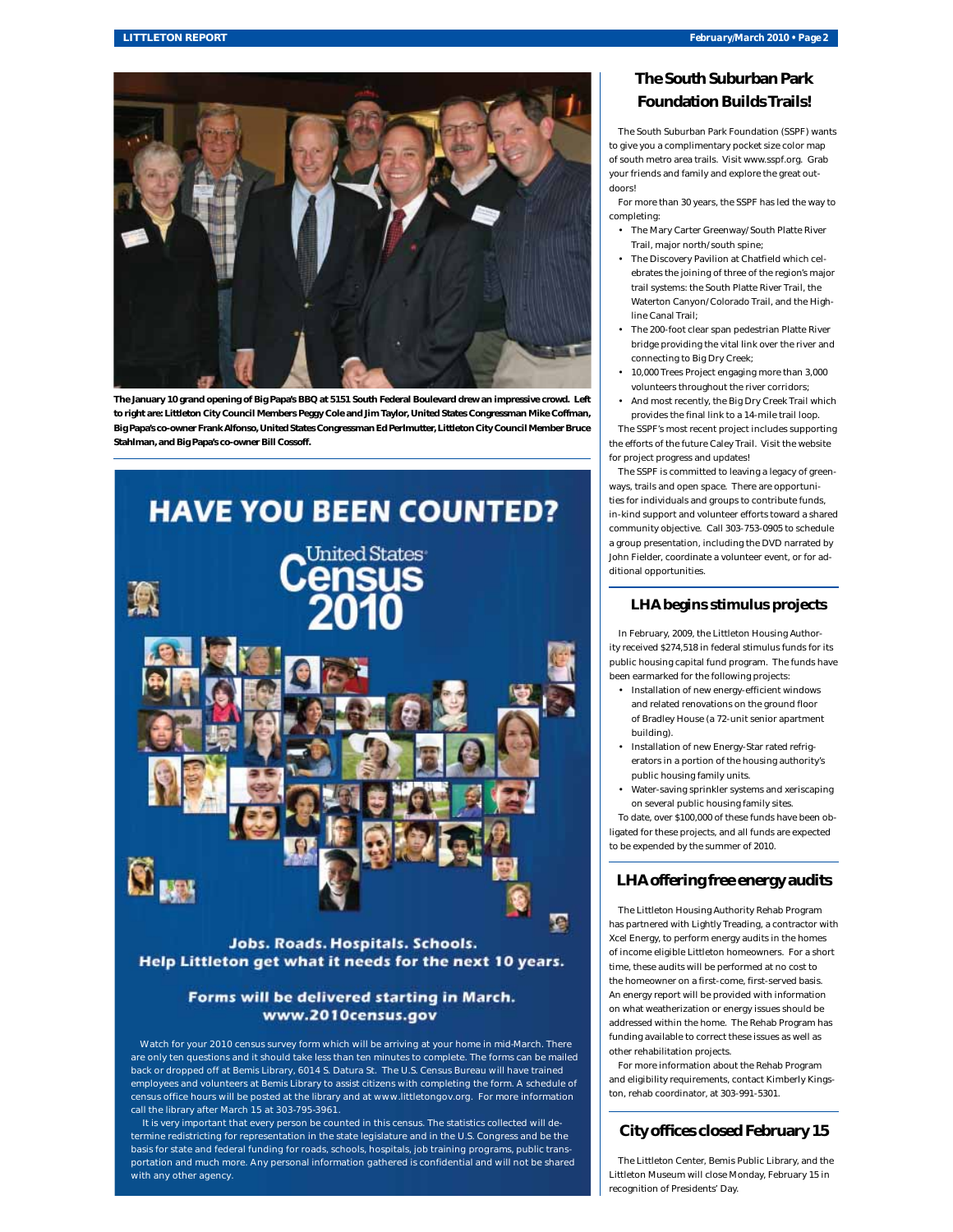

### **LITTLETON REPORT** *February/March 2010 • Page 3*

**Events** 

### **District III Town Hall meeting coming**

Hosted by Council Member Phil Cernanec

For residents in the southeast quadrant of Littleton Saturday, February 13, 1-3 p.m.-South Metro Denver Board of Realtors office 7899 S. Lincoln Court, northeast corner of Broadway and Mineral Avenue All residents of District III are invited!

#### **Full Moon Walks**

On February 28 from 7-8:30 p.m., explore the South Platte Park forest by moonlight with a naturalist as dusk brings out nocturnal creatures. Ages 6-adult. \$9 adults, \$7 youth/\$6 adults, \$5 youth (district). Meet at the Solar House Classroom next to the Carson Nature Center. To register log on to www.sspr.org or call 303-347-5999.

#### **Trout Unlimited hearing scheduled**

The Littleton City Council will hold a public hearing Tuesday, February 16 at 7 p.m. to discuss a proposal by Trout Unlimited to enhance fishing opportunities in the South Platte River. Habitat improvements are proposed in four locations from approximately C-470 to Mineral Avenue.

# **Littleton's popular tree planting program returns for 2010**

The City of Littleton continues its annual tree planting program with 20 species of trees available. The Tree Program is intended to encourage tree planting, species diversity and water conservation and is open to all property owners in the city. On Saturday, April 17, the city's Tree Committee will distribute 280 trees. Program participants pay \$30 for bare root trees and \$45 for "balled & burlapped" trees. These trees must be planted within the Littleton city limits.

All newly planted trees require regular watering, applied in all seasons, for three to four years after planting. Most of the trees offered are considered low or low-moderate water-demand trees which require minimal supplemental watering, once established. The Linden and Sugar Maple trees require more water and should be planted in areas with irrigation. Tree photos and descriptions are available on the city website at www.littletongov.org.

Eight types of trees will be provided in bare root form. Bare root trees are light and easy to handle but require immediate planting. The remaining twelve species of trees are "balled & burlapped" (B&B), with root balls weighing 50 to 100 pounds. All of the trees will initially be five to twelve feet in height, with initial trunk calipers and mature sizes as indicated on the order form. They may be planted in the public right-of-way or on private property in the city, with an initial limit of six trees per single-family residential property. School PTO's, businesses and homeowners associations are encouraged to

purchase larger quantities.

Participants must make arrangements to pick up and plant their own trees and are responsible for all maintenance, pruning and watering. The trees must be picked up Saturday, April 17 between 8 a.m. and noon at the Littleton Center at 2255 West Berry Avenue. Detailed tree planting instructions will be provided. Volunteers will plant trees for those who are physically unable.

Interested citizens should fill out the application and return it with a check payable to the City of Littleton. The trees are available on a first-come, first-served basis with a March 12 application deadline. After this deadline please call to check on tree availability. Call 303-795-3766 for more information.

| Name:                          |                                                  |                                               | Home Phone:                                                                             |
|--------------------------------|--------------------------------------------------|-----------------------------------------------|-----------------------------------------------------------------------------------------|
|                                |                                                  |                                               | Work Phone:                                                                             |
|                                |                                                  |                                               |                                                                                         |
| Address:                       |                                                  |                                               |                                                                                         |
|                                |                                                  |                                               |                                                                                         |
|                                |                                                  |                                               |                                                                                         |
|                                | 1st Tree                                         |                                               | 2nd Tree                                                                                |
| <b>First Choice</b>            |                                                  |                                               |                                                                                         |
| Alternate Choice               |                                                  |                                               |                                                                                         |
|                                |                                                  |                                               |                                                                                         |
|                                | 3rd Tree                                         |                                               | 4th Tree                                                                                |
| <b>First Choice</b>            |                                                  |                                               |                                                                                         |
| Alternate Choice               |                                                  |                                               |                                                                                         |
|                                |                                                  |                                               |                                                                                         |
|                                |                                                  |                                               | Total # of trees ordered: (Attach additional sheet if more than four ordered).          |
| Send application and check to: |                                                  |                                               | <b>Tree Program/City of Littleton</b>                                                   |
| Return by March 12, 2010       |                                                  | 2255 West Berry Avenue<br>Littleton, CO 80165 |                                                                                         |
|                                |                                                  |                                               |                                                                                         |
|                                |                                                  |                                               | Enclose check and make payable to City of Littleton: \$30 per bare root ornamental tree |
|                                |                                                  |                                               | \$45 per B&B tree                                                                       |
|                                |                                                  |                                               | I can help pick up and deliver trees in my neighborhood on April 17.                    |
|                                | I can help plant trees for others.               |                                               |                                                                                         |
|                                |                                                  |                                               |                                                                                         |
|                                | $\Box$ I am requesting help planting my tree(s). |                                               |                                                                                         |
|                                |                                                  |                                               |                                                                                         |
|                                | Comments/suggested species for future programs:  |                                               |                                                                                         |
|                                |                                                  |                                               |                                                                                         |
|                                |                                                  |                                               |                                                                                         |
|                                |                                                  |                                               |                                                                                         |

| Tree Species/<br><b>Botanical Name</b>                                | Size/<br>Price                                   | <b>Notes</b>                                      | <b>Mature</b><br><b>Height</b> | <b>Mature</b><br>Spread | Fall<br>Color         |
|-----------------------------------------------------------------------|--------------------------------------------------|---------------------------------------------------|--------------------------------|-------------------------|-----------------------|
| <b>Large Shade Trees</b>                                              |                                                  |                                                   |                                |                         |                       |
| Glenleven Linden<br>Tilia cordata 'Glenleven'                         | $1-1\frac{1}{4}$ bare<br>root/\$30               | fragrant June flowers                             | $40 - 45'$                     | $30 - 35'$              | vellow                |
| Sterling Silver Linden<br>Tilia tomentosa 'Sterling Silver'           | 7-8' hare<br>$root$ \$30                         | fragrant June flowers                             | 50-60'                         | $30 - 35'$              | vellow/<br>brown      |
| <b>Skyline Honeylocust</b><br>Gleditsia triacanthos inermis 'Skyline' | $1-1\%$ " bare<br>root/\$30                      | thornless, podless                                | $40 - 50'$                     | $30 - 40'$              | bright yellow         |
| Legacy Sugar Maple<br>Acer saccharum 'Legacy                          | 1-1%" hare<br>root/\$30                          | upright form,<br>fall color                       | 50-60'                         | $30 - 40'$              | red/orange/<br>vellow |
| <b>Bur Oak</b><br>Quercus macrocarpa                                  | $1 - 1\%$ cal.<br><b>B&amp;B/\$45</b>            | tolerant of clay soils                            | $50 - 60'$                     | $40 - 50'$              | yellow/<br>brown      |
| Red Oak<br>Quercus rubra                                              | 1-11/ <sub>2</sub> " cal.<br><b>B&amp;B/\$45</b> | fast growing, avoid<br>heavy clay (high ph) soils | 50-70'                         | $40 - 50'$              | vellow/<br>brown      |
| English Oak<br>Quercus robur                                          | $1 - 1\frac{1}{2}$ cal.<br><b>B&amp;B/\$45</b>   | long-lived, adaptable                             | $40 - 60'$                     | $40 - 50'$              | brown                 |
| Swamp White Oak<br>Quercus bicolor                                    | 1-11/ <sub>2</sub> " cal.<br><b>B&amp;B/\$45</b> | long-lived, adaptable                             | $40 - 60'$                     | $40 - 50'$              | vellow/<br>brown      |
| <b>White Oak</b><br>Quercus alba                                      | 1-11/2" cal.<br><b>B&amp;B/\$45</b>              | long-lived,<br>fall color                         | 40-50'                         | 40-50'                  | red/purple/<br>brown  |
| Kentucky Coffeetree<br>Gymnocladus dioicus                            | 1-11/ <sub>2</sub> " cal.<br><b>B&amp;B/\$45</b> | white flowers.<br>seedpods                        | 40-60'                         | $30 - 40'$              | vellow/<br>brown      |
| <b>Western Catalpa</b><br>Catalpa speciosa                            | $1 - 1\frac{1}{2}$ cal.<br><b>B&amp;B/\$45</b>   | white flowers.<br>long pods                       | 40-60'                         | $20 - 40'$              | yellow/<br>brown      |
| Hackberry<br>Celtis occidentalis                                      | 1-1%" cal.<br><b>B&amp;B/\$45</b>                | corky bark,<br>adaptable                          | 50-60'                         | $40 - 50'$              | yellow                |
| <b>Ruby Red Horsechestnut</b><br>Corylus corluna                      | $1 - 1\frac{1}{2}$ cal.<br><b>B&amp;B/\$45</b>   | scarlet flowers,<br>mid-spring                    | $35 - 45'$                     | $30 - 40'$              | vellow/<br>brown      |
| <b>Small Ornamental Trees</b>                                         |                                                  |                                                   |                                |                         |                       |
| <b>Tatarian Maple</b><br>Acer tataricum                               | $1-1\%$ " bare<br>root/\$30                      | low branched                                      | $20 - 25'$                     | $15 - 20'$              | orange/red/<br>vellow |
| Japanese Tree Lilac<br>Syringa reticulata                             | $1-1\frac{1}{2}$ bare<br>root/\$30               | white flowers                                     | $15 - 20'$                     | $15 - 18'$              | brown                 |
| Spring Snow Crabapple<br>Malus 'Spring Snow'                          | 6-7' bare<br>root/\$30                           | white flowers in May,<br>no fruit                 | $20 - 25'$                     | $15 - 20'$              | yellow                |
| <b>Pink Spires Crabapple</b><br><b>Malus 'Pink Spires'</b>            | 7-8' bare<br>$root$ \$30                         | pink flowers.<br>%" red fruit                     | $15 - 20'$                     | $10 - 12'$              | vellow/<br>orange     |
| Eastern Redbud<br>Cercis canadensis                                   | 1-1%" cal.<br><b>B&amp;B/\$45</b>                | dark pink flowers                                 | $15 - 20'$                     | $15 - 18'$              | vellow                |
| <b>Cleveland Select Pear</b><br>Pyrus calleryana 'Cleveland Select'   | $1 - 1\frac{1}{2}$ cal.<br><b>B&amp;B/\$45</b>   | white flowers, glossy<br>leaves                   | $25 - 35'$                     | $12 - 15'$              | purple/red            |
| Downy Serviceberry<br>Amelanchier arborea 'Robin Hill'                | 1-11/ <sub>2</sub> " cal.<br><b>B&amp;B/\$45</b> | pink/white flowers.<br>red fruit                  | $15 - 25'$                     | $12 - 15'$              | orange/red/<br>vellow |

*Tree descriptions and photographs are available on the city's web site at www.littletongov*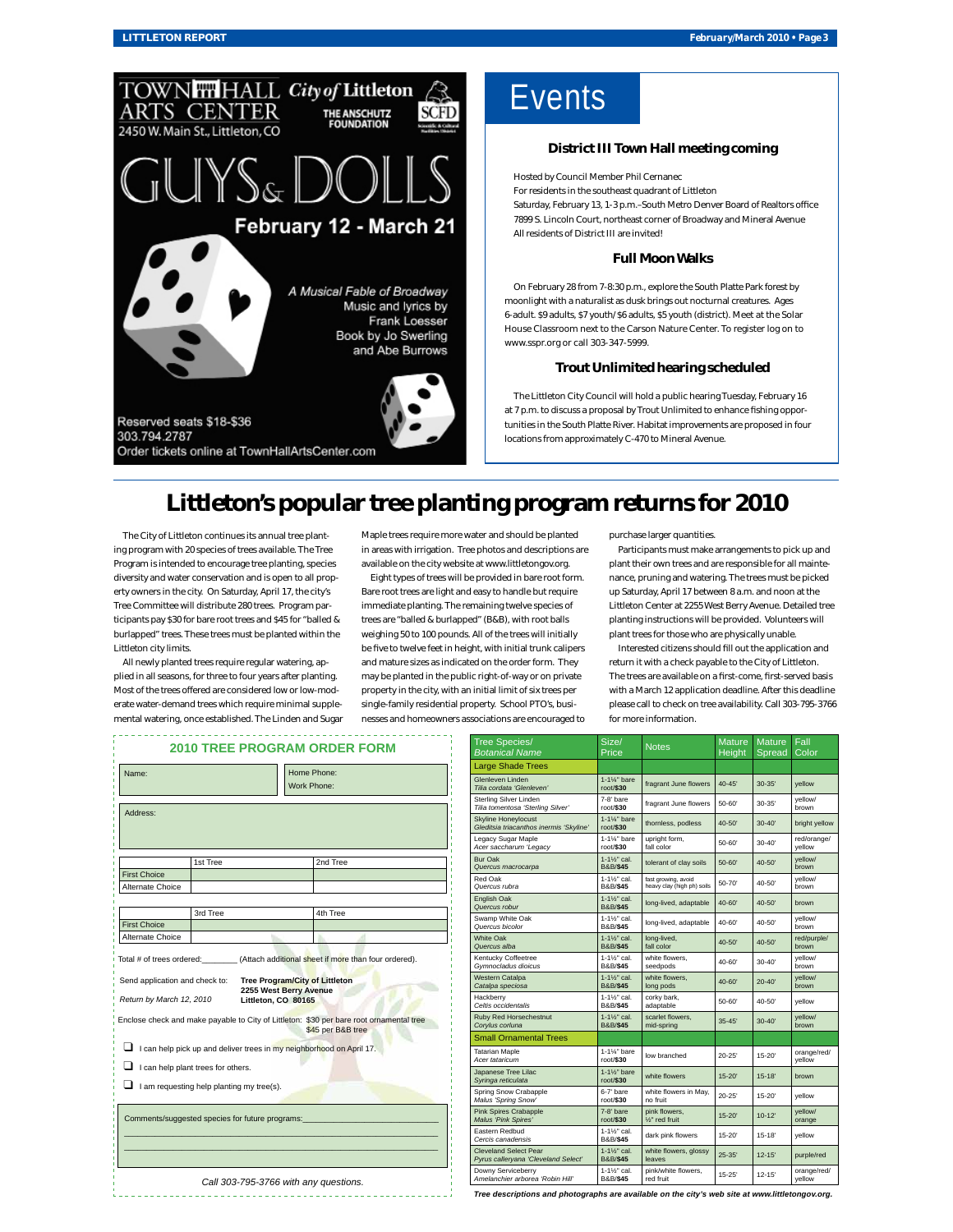

**The Littleton Fire Rescue Fire Prevention Division has moved to 1221 W. Mineral Ave. This move was necessitated by**  the renovation of Fire Station 11 attached to the Littleton Center. The old office that held the fire inspectors at the fire station is being converted to living space for the station's firefighters. The new offices are a big improvement over the old cramped offices that the fire inspectors worked in for the past ten years. The Fire Prevention Division is comprised **of Fire Marshal Jim Hofstra, Deputy Fire Marshals Rick Young and Tim Stover, Assistant Fire Marshals Hank Carter**  and Bill Oliver, Public Education Officer Katie Moore, Hazmat Inspector Brian Cronin, and several part-time, off-duty firefighter inspectors.

# **Four projects part of Station 11 remodel**



There are four separate remodeling projects underway at Littleton Fire Rescue's Station 11. These projects were approved by voters in a 2008 TABOR election.

An apparatus bay expansion will provide an additional 200 square-feet to allow the medic unit to move to the north bay and the hazmat vehicle and trailer in the south bay. The dorm remodel will create six individ-

ual bedrooms for privacy. It adds windows to four of the new bedrooms (pictured) and includes energy efficient lighting and new lockers.

Also included in the remodel is the re-

placement or renovation of existing light fixtures throughout the station to energy efficient lighting. The bathrooms are being remodeled to include low flow fixtures and energy efficient lighting; and new shower walls, floors, countertops, sinks, faucets, and privacy panels.



**Citizens commented, staff listened. In recent discussions regarding access to Cooley Lake, individuals indicated the free monthly access hikes on Sundays were inconvenient. In response, South Platte Park staff and volunteers rearranged the schedule starting in March of 2010. After 15 years, the free Cooley Lake walks will be offered at 9:30 a.m. on the second Saturday of each month beginning March 13, plus occasional Sundays (posted in the newsletter and at www.sspr.org/nature) to include the ever-popular Mother's Day and Father's Day morning walks. Walks last one and a half hours, and travel approximately 1.5 miles over level terrain. The minimum**  recommended age is five. To register for hikes, call 303-730-1022. Hike capacity is limited to ensure a quality **experience so register early.** 





After losing a hard fought battle against brain cancer December 20, 2009, the life of Littleton Fire Rescue (LFR) Battalion Chief Jeffrey John Christ was celebrated Thursday, January 7, 2010.

 A well attended, touching service was held at Cherry Hills Commu-

nity Church. The service was followed by an apparatus procession to Chapel Hill Cemetery.

Christ was recently named LFR's "Jack Easton Employee of the Year" for a combination of years of contribution and dedication to LFR and the communities it serves.

Christ joined LFR in 1986 after graduating from the Metro Fire Training Academy. He was promoted to engineer, captain and for the last ten years served as a battalion chief. Christ's physical fitness lifestyle led him to lead LFR's Physical Fitness Committee where he researched fitness equipment, purchased and maintained all station equipment, and managed the fitness budget. He was an original "Medics on Bikes" team member, an original TEMS (tactical EMS) member, attended and graduated from the CONTOMS (Counter Narcotics and Terrorism Operational Medical Support) course put on by the Department of Defense and was a charter member of LFR's Hazmat Team. He co-founded the C.A.R. program (Common Sense, Awareness and Responsibility) where he taught automobile safety to teenagers in high schools. Christ left a legacy of contributions and programs at LFR that he was instrumental in developing. He will be sorely missed.

### **2009 a busy year for LFR**



Littleton Fire Rescue (LFR) responded to a total of 12,035 calls for service in 2009 in Littleton, Highlands Ranch and the Littleton Fire Protection District. An additional 151

calls were responded to through mutual aid agreements with other jurisdictions. The call breakdown for the three entities LFR serves is as follows:

| Fires                            | 179   |
|----------------------------------|-------|
| <b>Emergency Medical Service</b> | 8.094 |
| Alarms                           | 949   |
| Hazmat                           | 321   |
| <i><b>Other</b></i>              | 2.492 |

Of note were 39 structure fires, 22 passenger vehicle fires, and 27 brush fires. Paramedics responded to 633 vehicle accidents with injuries, two swift water rescues, and two ice rescues. There were three responses to lightning strikes, 36 carbon monoxide incidents, and 53 maliciously activated false fire alarms.

LFR provides emergency response services and life safety education programs to the citizens of the City of Littleton, the Littleton Fire Protection District, and Highlands Ranch Metro District. This service is provided to approximately 200,000 people residing in an 80 square-mile area. Emergency response services include: fire suppression, emergency medical services, hazardous materials response, technical rescue, dive rescue and recovery, as well as wild land fire suppression.

# **South Platte Park offering new Cooley Lake hikes**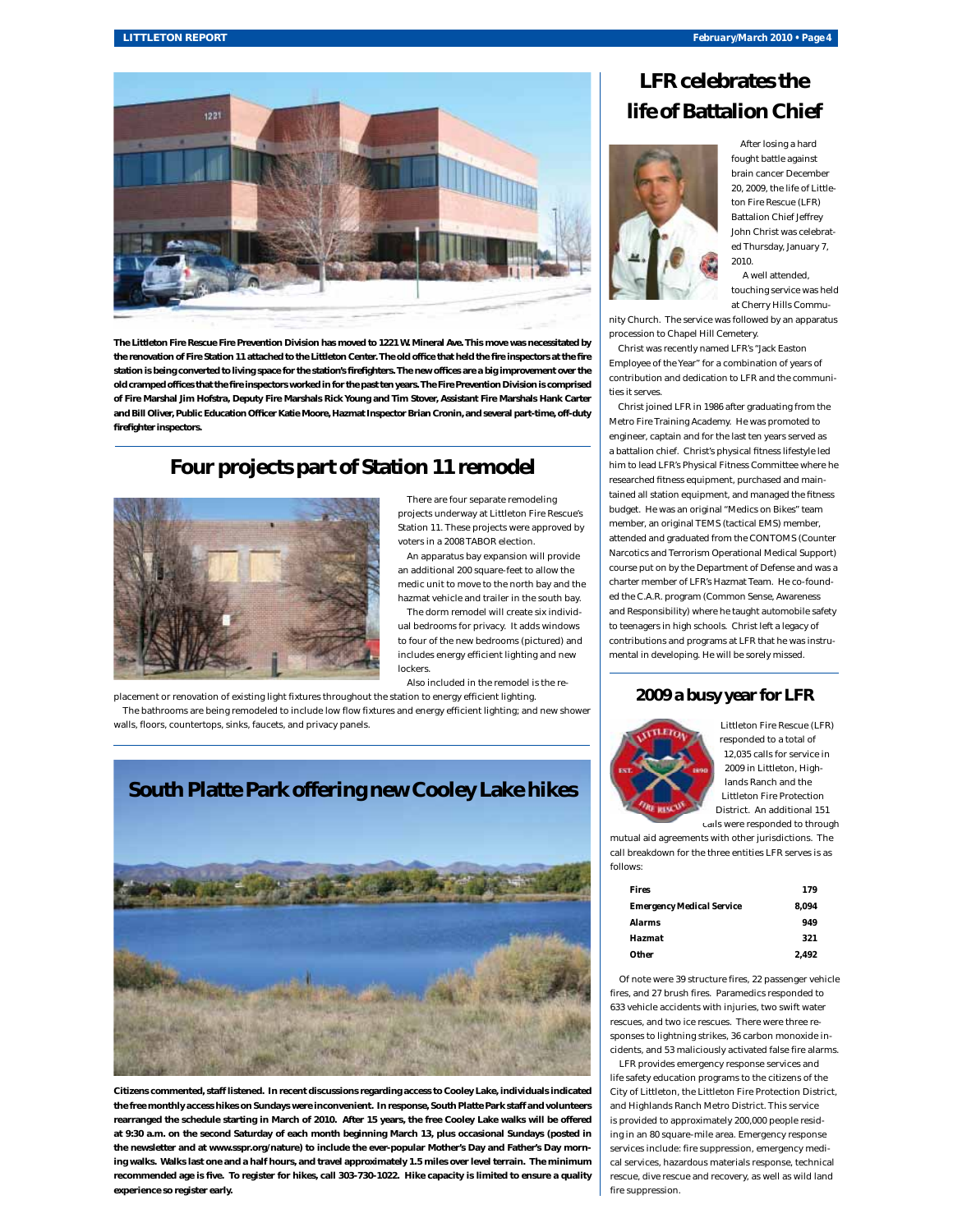# **Police vehicles equipped with automated license plate readers**

As you drive past a Littleton Police patrol vehicle, you may notice some new equipment mounted on some of them. In the 2009 budget, city council approved the purchase of two Automated License Plate Readers that scan license plates as police officers patrol the city. The information is run through a data base that contains information on subjects of possible interest including: stolen vehicles, wanted persons, and registered sex offenders.

Littleton Public Schools (LPS) and the Littleton Police Department (LPD) partnered in the program and are combining their efforts with the mounted cameras. LPS contributed \$7,500 toward the cost. Patrol officers use

this vehicle to patrol near Littleton Public Schools and surrounding neighborhoods. This system is another tool to assist keeping children and the community safe.

The LPD received two additional Automated License Plate Readers through a Federal Justice Assistance Grant, both of which are mounted on marked patrol vehicles. LPD, in a joint grant application with the Cities of Englewood and Sheridan, received three additional units; one for Englewood Police, one for Sheridan Police and one that is mounted on a shared unmarked vehicle. This grant was awarded through the Colorado Auto Theft Protection Authority and also includes additional funds for overtime to work on auto theft issues.



# **Emergency alert system activated** | Officer honored for volunteerism | approved by the Littleton Police Department.

The City of Littleton has begun using the Everbridge Aware emergency notification system for citizen alerts, allowing dispatchers to communicate in minutes with thousands of businesses and residents in the event

The system allows emergency dispatchers to alert residents about missing persons, fires, floods, toxic spills and other emergencies. Messages can be sent to almost any electronic communication path desired.

of an emergency.

Citizens with a land line that is already in the Arapahoe County 9-1-1 database are already subscribed to the program. The system also allows residents to register additional communication devices such as cell phones, email, pagers, and text messaging. Citizens can opt out if they desire.

The system was funded by the Arapahoe County E9-1-1 Authority. To sign up for emergency alerts or add additional devices, visit the city website at www. littletongov.org/emergency/notification.asp.

# **Cops hosting Neighborhood Watch Block Captain Symposium**

The Littleton Police Department will host its first Neighborhood Watch Block Captain Symposium February 20. Block captains are invited to participate in a full day of presentations and interactive activities.

Neighborhood Watch is a crime prevention program that encourages neighbors to get to know each other and their routines so that any suspicious activity is observed, reported and investigated. The program teaches participants to reduce their risk of being victimized, to make their homes more secure, and "look out for each other."

The symposium features guest speaker State Represen-

# **Officer honored for volunteerism**

Littleton Police Sergeant Steve Skundberg was selected to be the recipient of the 2009 United We Serve Award in the city government category.

The award was established by

the Denver Federal Executive Board to recognize government employees in

Colorado who demonstrate exemplary volunteer and community service.

Skundberg was recognized January 21 for his work to raise money for Sungate Kids with a yearly bowl-a-thon. Sungate Kids is dedicated to helping children who are victims of sexual abuse or assault.

#### **Dugan chosen for FBI Academy**



The Littleton Police Department is pleased to announce that Lieutenant Sean P. Dugan has been selected to attend the FBI National Academy in Quantico, Virginia. He is only the seventh member of the department to attend

the ten-week course of study. Participants take graduate and undergraduate classes in behavioral and forensic science, understanding terrorist mindsets, leadership development and more.

tative Joe Rice, and the Director of Consumer Protection for the Arapahoe County District Attorney's Office, Mason Finks. LPD Chief Heather Coogan will also speak. The event will be held from 9 a.m. to 4 p.m. at 2069 W.

The LPD Special Enforcement Team encourages citizens who do not currently have a Neighborhood Watch Group to contact Sergeant Cindy Mitchell at 303- 795-3712 for information; there is still plenty of time to organize a group and participate in this event!

Littleton Blvd., with lunch provided.

its second 12-month enforcement period on a grant provided by the Colorado Department of Transportation (CDOT) known as Littleton Impaired Crash Reduction (LICR). The LICR grant started October 1, 2007. The

Due to the success of the program, CDOT, in conjunction with the National Highway Traffic Safety Administration, has approved the LICR grant for a third year. The LPD will continue DUI enforcement to reduce the number of impaired drivers on Littleton's roadways. The efforts will include high visibility and increased patrols randomly deployed throughout the year, as well as on holidays.

# **More intersections begin red light photo enforcement**

Two additional intersections have been added to the Intersection Safety Program to prevent dangerous red-light running. The intersections of West Bowles Avenue and South Santa Fe Drive, and West Mineral Avenue and South Santa Fe Drive



went live in January. An identical system has been operational at the intersection of South Broadway and West Littleton Boulevard since July and has been issuing citations since August. Photo-enforcement cameras capture still images and video of red-light running violations. During a 30-day warning period, violations recorded at the South Santa Fe Drive intersections resulted in a warning notice issued to the vehicle's registered owner.

"This warning period gave drivers an opportunity to become aware of the red-light system. We encourage people to slow down and definitely stop on red because citations will start being issued at the end of January," said Lieutenant Trent Cooper. "This is a public safety program, and our goal is to deter red-light runners and prevent collisions and injuries resulting from these violations."

At the completion of the warning period, citations will be issued. The program aims to protect citizens from injuries or crashes caused by red-light runners.

Cameras operate 24-hours a day and capture images of every vehicle running a red-light at the intersections. Warning signs alerting drivers to the red-light cameras have been installed.

The program is administered by American Traffic Solutions, Inc. (ATS) with each violation reviewed and

## **Introducing Business Watch**



The Littleton Police Department's (LPD) newly developed Business Watch program is designed to build relationships between the LPD and the business community. The program promotes safety and reduces the possibility that businesses become the victims of crime. To participate and become

a member of Business Watch, businesses must "opt in" at www.littletonpolice.org. They will then receive crime information, updates, and bulletins. Part of the program involves businesses being the "eyes and ears" of the LPD and reporting suspicious or criminal activity. Once becoming a participating "Business Watch" member, LPD will provide newly designed decals and signage that identifies the business as a participant in the program.

## **CDOT grant producing results**

The Littleton Police Department (LPD) completed

grant has provided more than \$45,000 for impaired driving, speed, and occupant protection enforcement along the South Santa Fe Drive corridor. Officers have mad 672 impaired driving arrests during the two year period.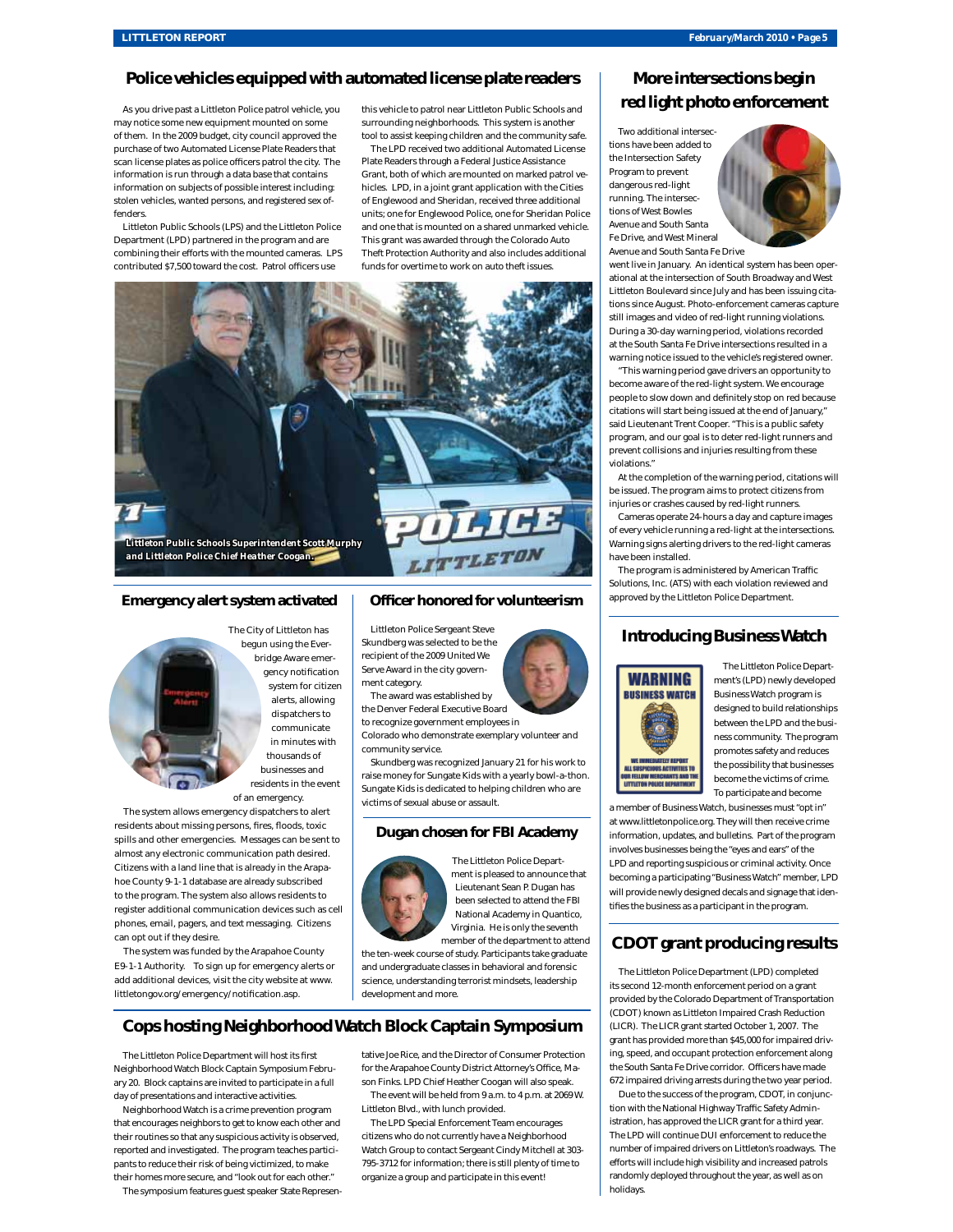# Awards and **Milestones**

## **Ostermiller appointed to South Suburban Board**



John Ostermiller has been appointed to South Suburban Park and Recreation's Board of Directors. His background includes contributing more than 30 years of time and talent to numerous local, regional and statewide organizations. He has provided leadership in Littleton's planning and governance, serving nine years on city council, two years as mayor, and 20 years on the planning commission.

Ostermiller will complete a term of office on South Suburban's Board that became available when Board Member Phil Cernanec resigned after being elected to the Littleton City Council. Ostermiller will serve on the board until May 2010, at which time he will be eligible to run for a full, four-year term.

## **Finance Department recognized for CAFR**

The Certificate of Achievement for Excellence in Financial Reporting was awarded to the City of Littleton by the Government Finance Officers Association of the United States and Canada for its *2008 Comprehensive*  Annual Financial Report. The Certificate of Achievement is the highest form of recognition in the area of governmental accounting and financial reporting, and its attainment represents a significant accomplishment by a government and its management.

#### **Xcel Energy makes Immigrant Center donation**

The Xcel Energy Foundation donated \$750 to Bemis Library's Immigrant Resources Center January 5. The funds will be used to better equip immigrants to become productive and valued members of the community. With the help of the Xcel Foundation, the center can provide some of the immigrants with much needed support.

## **Heritage High School football team recognized**

The Littleton City Council recognized the Heritage High School football team as Guest Citizens at the December 15 council meeting for winning the State 4A football championship. This was Heritage's first appearance in the championship game since the school's founding in 1972. Under the leadership of Head Coach Mike Griebel, the Eagles finished with a 13-1 season in 2009. They also advanced to the state quarterfinals in 2007 and 2008. The Eagles made it to the state finals following a dramatic,

nail biting, overtime victory over Monarch High School November 29 at Littleton Public Schools Stadium. Quarterback Mitch Greibel was named the game MVP.

## **Meetings scheduled to discuss lighting ordinance**

The Community Development Department is amending the city's lighting ordinance and is inviting commercial property and business owners to discuss proposed amendments. The scheduled meetings are open to all, but the presentations will be directed toward specific groups as listed below:

*Thursday, February 11, 3:30 to 5 p.m.–Shopping Centers* 

*Thursday, February 18, 3:30 to 5 p.m. –Gas Stations* 

#### *Thursday, February 25, 3:30 to 5 p.m. –All other Businesses and Property Owners*

The meetings will be held in the Community Room of the Littleton Center at 2255 West Berry Avenue. RSVP to 303-795-3748 by February 8.

# **Immigrant Center continues to thrive**



The Littleton Immigrant Resources Center was created by members of the Littleton community in response to a growing immigrant population. As Littleton City Manager Jim Woods stated, "some may see an increase in new people as a challenge. We choose to see it as an opportunity."

**Immigrant Resources Center** 

The Littleton Immigrant Resources Center, housed in the Bemis Public Library, offers immigrants three very important services. The first is a

One-Stop Center where immigrants can find information on a wide range of services like healthcare, housing and jobs. The second is a Citizenship Mentoring program through which immigrant students have the opportunity to work alongside citizen volunteers to study for the naturalization test. The third is a Language Partners program that offers immigrants the chance to study and practice their use of the English language with a community volunteer. Since this program started in October 2009, a total of 48 volunteers have helped students learn English. For anyone interested in volunteering, there will be a workshop February 6 at Bemis Public Library from 9:30 a.m. to 12:30 p.m.

These efforts have helped hundreds of immigrants achieve a sense of belonging and build positive lives in Littleton. With the continued help and support of dedicated volunteers, many more can be helped.

**If you are interested in becoming an American citizen, the Immigrant Resources Center is hosting a naturalization and citizenship workshop March 15 from 6:30 to 8 p.m. RSVP to Alejandra Harguth at 303-795- 3968 or aharguth@littletongov.org.** 

# **SSPR's matching gift program returns**

South Suburban Parks and Recreation's Board of Directors has allocated \$10,000 for its annual Matching Gifts Program. This program matches donated dollars with district funds, resulting in double the money available for the development and improvement of community parks, trails, facilities and programs. Neighborhoods, homeowner associations, sports groups, businesses, service clubs, individuals and other community organizations are encouraged to make an application for matching funds to complete their community projects on district-owned or leased property. Applications for \$2,000 or less are more likely to be approved for funding. The district is accepting Matching Gift applications for tree plantings and landscape improvements and will continue a water conservation program in conformance with any watering restrictions that may arise in spring 2009.

Requests must be submitted by Friday, March 12, and it is preferred that the funding match be in dollars, but consideration will be given for documented in-kind services. The list of funded projects will be announced at the Wednesday, April 14 South Suburban Board meeting. Projects must be completed by December 31, 2010 including all final billings and reimbursements.

Applications may be picked up at the South Suburban Administrative Office, 6631 South University Blvd. or downloaded at www.sspr.org. For more information contact Nancy O'Connor at 303-798-5131.

# **Parkland stewards don't dump**

South Suburban Parks and Recreation appreciates residents' efforts in being responsible stewards of public parkland. Much of the developed and undeveloped public parkland in neighborhoods is managed by South Suburban and contributes to property values aesthetically, ecologically, economically, educationally and recreationally. However, if this public parkland is compromised through irresponsible and potentially illegal activities a loss is experienced by the entire community.

Two of the most common types of irresponsible or illegal activities are unauthorized encroachments and dumping of landscape debris and trash. Encroachments include any unofficial modification of public land for personal use, essentially, the "taking" of land. Examples of encroachment are unpermitted digging, mowing, planting and construction of retaining walls, decks, tables, bridges, irrigation lines and fence extensions. Violators may be issued summons and are often ordered to remove or correct such plantings or structures at their own expense. Illegal dumping includes dirt, landscaping rock, bricks, cinder blocks, leaves, branches, logs and other woody debris. Other violations include storing building and fencing materials or other belongings in public open spaces.

All these activities create taxpayer costs for clean up and restoration, generate issues of legal liability, produce structures that may be a public safety hazard or impede water flow, promote the spread of noxious weeds, cause erosion, and damage wildlife habitat. Remember to always be a good parkland neighbor and responsibly use these valuable public resources. For questions or concerns about encroachment or dumping, contact a South Suburban Park Ranger at 303-730-1022. To find the South Suburban park or trail closest to your home visit www.sspr.org.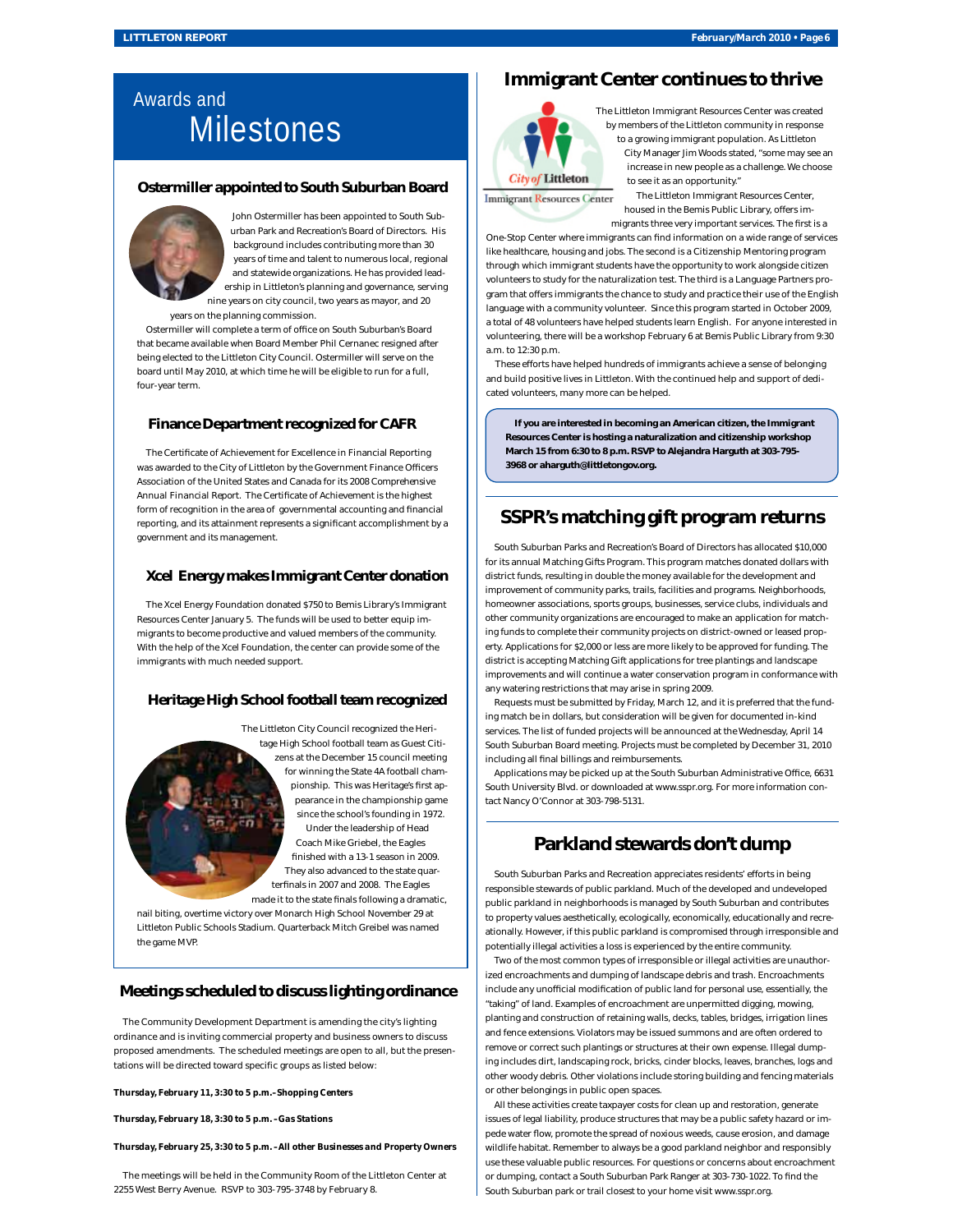# **"Secretariat and the Littleton Family Who Owned Him" highlights Bemis schedule**

#### **Recreating Ardi, Our Oldest Human Ancestor**

The revolutionary discovery of Ardipithecus, the oldest fossil skeleton of a human ancestor, will be the focus of a presentation by computer graphics artist Ed Kramer February 9 at 7 p.m. Kramer recently finished the computer graphics work for the groundbreaking Discovery Channel show, *Discovering Ardi*.

#### **Introduction to Digital Photography**

Learn how to take great digital photos and use the special features on your camera February 12 at 9 a.m. in the library's conference room. Pre-registration is necessary.

#### **Musical Moments at Sophie's Place**

Enjoy an espresso or delicious pastry while listening to music; all programs start at 2 p.m. On February 13, Hawaiian Love Songs with Keoni Coelho, a native Hawaiian. On March 13, lively Celtic music performed on the Irish flute, guitar and bodhran by the popular local group, *Peace & Love & Jigs & Reels*.

#### **Saturday Movie Matinee:** *Amelia*

Academy Award winner Hillary Swank stars in this film adventure that will be shown February 20 at 2 p.m. *Amelia* tells the inspiring story of the legendary American aviatrix, Amelia Earhart.

#### **Secretariat and the Littleton Family Who Owned Him**

Littleton resident Kate Chenery Tweedy had a front row seat when the legendary racehorse Secretariat thundered across America's racetracks and into sports

history. She will tell this remarkable story March 30 at 7 p.m. Tweedy's mother, Penny Chenery, went from being a Littleton suburban wife and mother to become a national celebrity as the ownermanager of Secretariat from 1968-1973. As a teen during that time, Tweedy will reveal what it was like to experience Secretariat's astonishing career up close. Walt Disney Pictures began filming her mother's life story for the upcoming film in which Diane Lane plays Penny. Tweedy tells the story of her amazing family and their phenomenal horse in a book coming out this fall, *Secretariat's Meadow*.

#### **One Pot Cooking**

Local author Elizabeth Yarnell will give a cooking demonstration and discuss the latest edition of her book, *Glorious One-Pot Meals*, February 23 at 7 p.m. Anyone can use this technique to get dinner on the table in an hour or less. Copies of her book will be available for purchase.

#### **Buying Your First Digital Camera**

On February 26 at 9 a.m., learn what to look for in digital cameras and how to find a model that's easy to use. This demonstration class will be held in the library's conference room and pre-registration is necessary.

#### **Perspectives on India**

Former Littleton Mayor Susan Thornton and her husband John will share their impressions of the fascinating and ancient country of India March 2 at 7 p.m. The couple recently made a second visit to India after a gap of 40 years. Along with showing photos from their trip, they will talk about their impressions of the changes and economic progress of the country.

#### **Saturday Movie Matinee:** *2012*

Bring the family to see this exciting action-adventure film starring John Cusack and Amanda Peet March 20 at 1:30 p.m. With groundbreaking special effects, *2012* brings an end to the world through an apocalyptic catastrophe and tells of the heroic struggle of the survivors.

#### **Evening Book Group**

#### Meets at 7 p.m.

February 22: *Cellist of Sarajevo* by Steven Galloway. This novel explores the brutality of war and the redemptive power of music.

March 15: *People of the Book* by Geraldine Brooks. A rare book expert is given the job of conserving a rare Hebrew manuscript.

#### **Computer Training Classes**

Free computer classes are offered in the computer training lab on the lower level. All classes are from 9-10:30

a.m. and pre-registration is necessary. Beginning Internet: February 20, March 20 Beginning Microsoft Access: March 30 Beginning Microsoft Excel: February 10, March 16 Beginning Microsoft PowerPoint: March 24 Beginning Microsoft Publisher: February 23 Beginning Microsoft Word: February 9, March 9 Beginning Windows: February 2, March 2 Computer Comfort: February 6, March 6 Email Lab: February 3 Getting Digital Photos Out of Your Camera: March 26 Intermediate Microsoft Excel: February 17 Intermediate Microsoft Word: February 16, March 17 Online Bridge: February 24 Open Computer Lab: Every Thursday morning; no registration required. Self-Publishing Lab: March 10

Using the Internet to Self-Publish: March 3

## **SENIOR PROGRAMS**

**Afternoon Programs** All programs start at 2 p.m.

February 22: Online Shopping: Find the Best Deals. Learn about the best websites for finding bargains,

comparing products, and looking for resale items on Craigslist. March 22: Getting Here: From a Seat on a Train to a Seat on the Bench. Hear the moving story of the life of Peter Ney, a Littleton resident and judge on the Colorado Court of Appeals.

#### **Senior Book Club**

First Monday of the month at 2 p.m. February 1: *Queen of the Road* by Doreen Orion. March 1: *The #1 Ladies Detective Agency* by Alexander McCall-Smith.

#### **Senior Wii Bowling**

Third Thursday of the month (February 18, March 18) at 2 p.m. Whether you're an expert Wii bowler or have never tried it before, experience the fun of Wii bowling! No registration required, and you do not have to attend every month to participate.

### **TEEN PROGRAMS**

**Photography Contest** Submit your best original photo that expresses the theme "Make Waves @Your Library" by March 15. The winning photos from two age groups (middle school and high school) will be published on a bookmark to be given out for the summer reading program. For more information, contact Teen Librarian Mark Decker at mdecker@ littletongov.org.

#### **Teen Tech Week: Learn, Create, Share**

The library has much more to offer than just books! Teen Tech Week offers teens the chance to learn about other library services. Check the teen blog at www.bemisteen.blogspot.com to learn how you can win prizes. Activities include:

The Six Word Life Story Contest: Write a creative life story using only six words!

Book and Game Reviews: Read a book or checked out a video game you think others would enjoy? Create a killer review and submit it to Mark.

Web Scavenger Hunt: Use library databases and other web tools to finish a scavenger hunt. The first correct finisher wins a prize!

Create a Stop-Motion Animation Video: Check out the links that will be available to learn how to make your own stop-motion animation video. Upload the video to YouTube and send Mark (mdecker@littletongov.org) the link. The best video will win a prize.

#### **Wii Game**

Featuring a different game each month. Third Thursday at 3:30 p.m. February 18: Carnival Games

March 18: Avatar

#### **Anime Club**

First Saturday of the month at noon. February 6: Baki the Grappler March 6: Title will be selected at February meeting.

#### **Teen Advisory Group**

Fourth Friday at 3:30 p.m. Planning the summer reading program on February 26 and March 26.

#### **Teen Writers Group**

Third Tuesday at 4 p.m. (February 16, March 16). All teen creative writers are welcome! This group meets once a month to provide feedback on participants' writing (bring copies of your writing to share with the group). Contact Mark Decker (mdecker@littletongov.org) for more details.

#### **CHILDREN'S PROGRAMS**

**We have Wii… and Nintendo… and Playstation 3** The library now owns approximately 50 games (with more on the way) for kids, including Wii, Nintendo DS and PlayStation 3. One game per library card may be

### checked out for one week.

#### **Family Show**

On February 7 at 2 p.m., laugh and learn with magician, ventriloquist, and puppeteer James Loshbaugh. This family-friendly show is ideal for ages three and up, and includes a fun-filled magic act, an endangered species puppet segment, and a marionette show… all emphasizing the excitement of reading!

#### **Happy Birthday, Dr. Seuss!**

Entertainer Bill Anderson weaves magic, music, drama, storytelling and funny puppetry into a show like no other to help celebrate the 106th birthday of Dr. Seuss. Snacks and surprises also await, so be sure to register and don't be late! Call the library to register for this program February 28 at 2 p.m.

#### **Paint a Plaster of Paris Pal**

On March 23 at 2 p.m., just for 3rd-5th graders. Decorate a cute, mini garden critter to keep. Space is limited, call beginning March 8 to register.

#### **Colorado Alive**

For kids in grades K-5, The Denver Zoo presents live Colorado wildlife and biofacts about the diverse natural species in our state March 24 at 2 p.m. Call beginning March 8 to reserve a space.

#### **Cool Kaleidoscope Craft**

Kids in grades K-2 can create, decorate and personalize their own beautiful and unique color collage for looking at the world March 25 at 2 p.m. Space is limited, call beginning March 8 to register.

*Note: no story box or story time programs the week of 3/22.*

#### **Story Box**

For ages infant through 36 months Tuesdays and Wednesdays at 9:30 and 10:30 a.m., and Fridays at 10:30 a.m. A 30-minute session for children and a caring adult to introduce the joy of rhythm and reading. Space is limited; free tickets available one week in advance.

#### **Story Time**

For children ages three through kindergarten Thursdays at 10:30 a.m. and 1:30 p.m., and Fridays at 10:30 a.m. Thirty minutes of stories, songs and activities, with a puppet show the first week of the month.

#### **Paws To Read**

Kids in grades 1-5 can practice reading to a visiting furry friend the third Saturday of the month between 10 a.m. and noon. Call to register for a 20-minute spot February 20 or March 20.

#### **Dial-a-Story**

Your child can listen to a story any time by calling 303- 795-3960. Enjoy a new story or an old favorite.